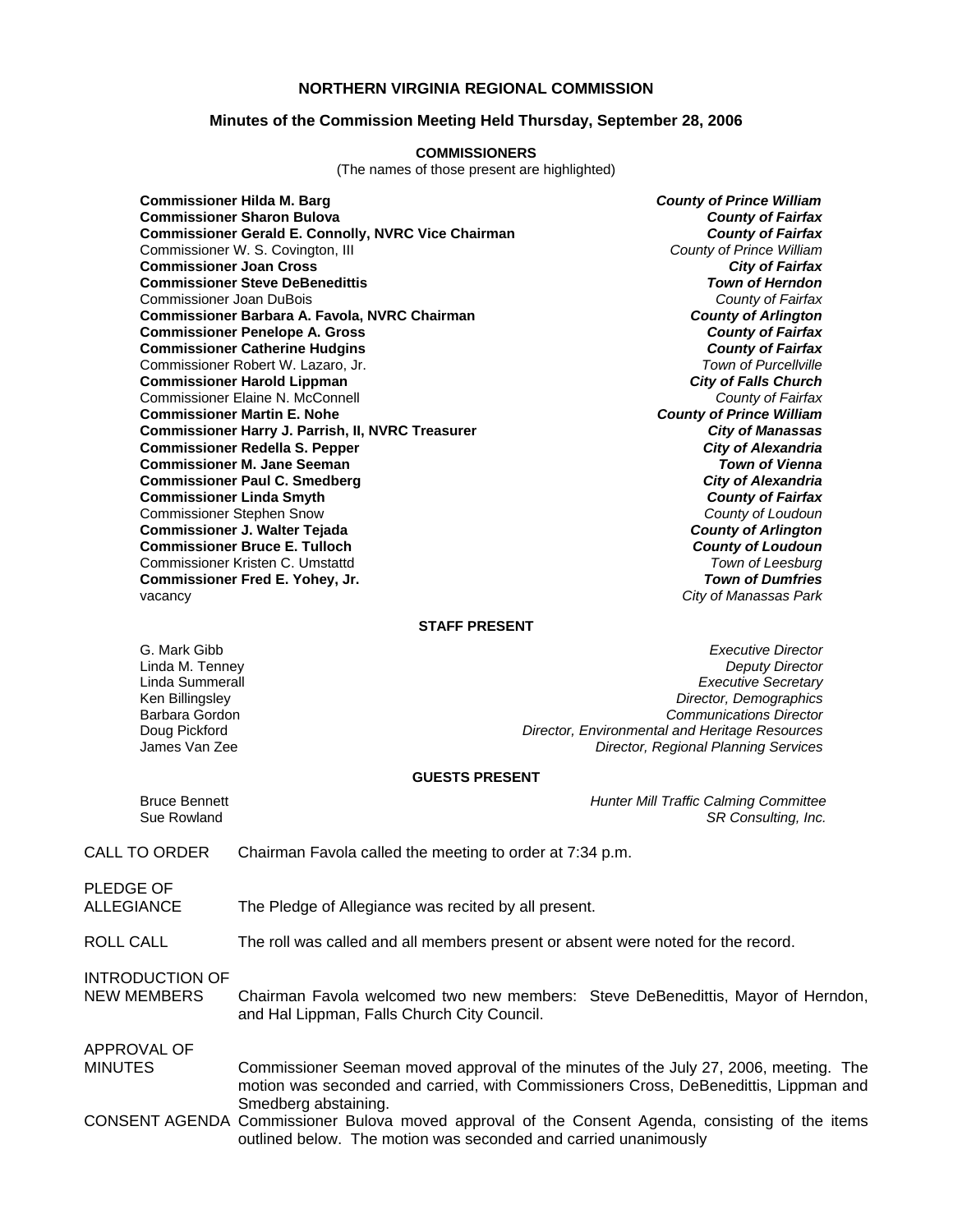- A. Resolution No. P07-03: Authorization to Submit a Transportation Enhancement Grant Proposal to the Virginia Department of Transportation
- B. Resolution No. P07-05: Authorization to Enter into a Memorandum of Agreement with the District of Columbia, the National Park Service and the Federal Highways Administration to Conduct a study on the Preservation and Rehabilitation of the Original Boundary Markers of Washington, D.C.

# EXECUTIVE DIRECTOR'S REPORT

Mr. Gibb conducted a PowerPoint presentation of his report.

Highlights included:

- A hard copy of the amended Bylaws were included in the meeting package.
- NVRC will conduct a regional water supply study, which the member jurisdictions' chief administrative officers (CAOs) have agreed to.
- The Regional Pre-disaster Hazard Mitigation Plan was approved by FEMA in July.
- There are no UASI funds to update the 2003 Northern Virginia Emergency Preparedness Guide. The CAOs would like to update this guide by spring 2007, and they will work with the Public Information Officers Committee on different ways to disseminate the information. While Commissioners favored an updated guide, including translation into foreign languages, several where adament that a funding request needs to be made to UASI.
- 211 is available in Virginia except Northern Virginia, where planning is still underway. While the General Assembly has allocated funding, it is not enough.
- Two rain garden seminars were held last week. One was targeted toward professional landscapers and the other was for homeowners. Both seminars were widely attended.
- The South Potomac Communities Charrette, scheduled for November 2-4 in Dumfries, may have to be postponed due to funding difficulties; the Town of Dumfries has not been able to secure funding from VDOT. Commissioner Yohey reported that 18 businesses have made financial commitments to date. Commissioner Connolly moved that the Commission send a letter to VDOT from the chairman and vice chairman requesting financial assistance. The motion was seconded and unanimously carried.

Commissioner Smedberg asked if, during previous discussions on amending the bylaws, there was discussion of rotating members on the *ad hoc* Nominations Committee. Chairman Favola pointed out that the amended bylaws call for members representing a county, city and town on all of the committees, and members are appointed annually to the *ad hoc* Nominations Committee.

# CHAIRMAN'S

REPORT Chairman Favola reviewed important upcoming events:

- October 26 Commission meeting will focus on the 2007 General Assembly session.
- December 14 Commission meeting will be held jointly with the Northern Virginia Transportation Authority.
- January 10, 2007, is the start of the 2007 General Assembly session.
- January 25 Commission meeting: Representatives from the Northern Virginia Fire Chiefs Committee and the CAOs will brief the Commission on homeland security.
- February 1 is VML/VACo Day in Richmond. The Commission will hold a brief business meeting that day in the General Assembly building.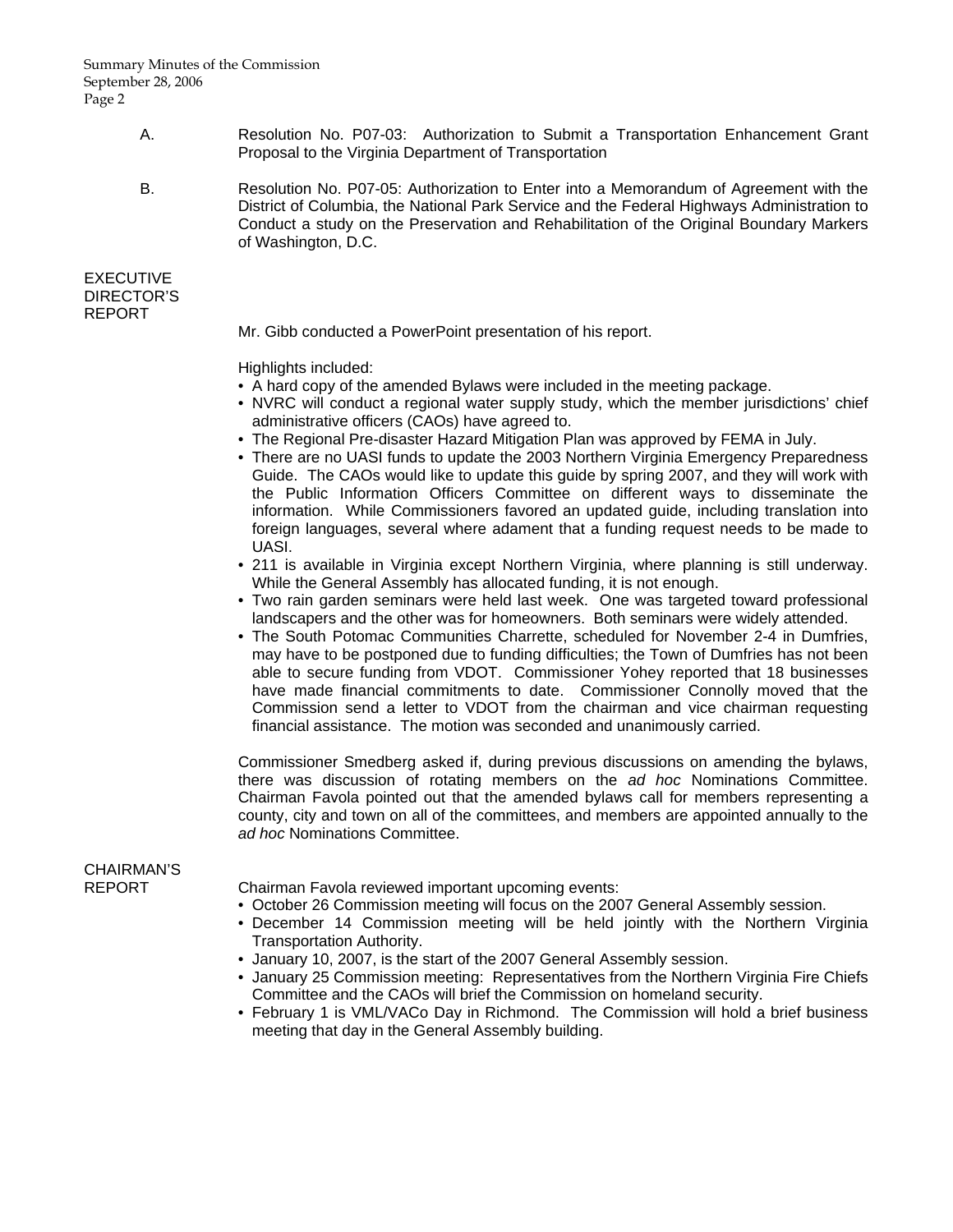| Summary Minutes of the Commission<br>September 28, 2006<br>Page 3<br>FY 2008<br>PRELIMINARY<br><b>BUDGET AND</b> |                                                                                                                                                                                                                                                                                                                                                                                                                                                                           |
|------------------------------------------------------------------------------------------------------------------|---------------------------------------------------------------------------------------------------------------------------------------------------------------------------------------------------------------------------------------------------------------------------------------------------------------------------------------------------------------------------------------------------------------------------------------------------------------------------|
| <b>PROGRAMS</b>                                                                                                  | Commissioner Parrish reported that the Operations Committee had reviewed and<br>discussed the Commission's draft preliminary budget for fiscal year 2008. Each fall, the<br>Commission must transmit its preliminary budget for the upcoming fiscal year to its member<br>governments so they can factor in their Commission dues in their own upcoming budgets.<br>Commissioner Parrish moved Resolution No. P07-04. The motion was seconded and<br>carried unanimously. |
| <b>GENERAL</b><br>ASSEMBLY'S                                                                                     |                                                                                                                                                                                                                                                                                                                                                                                                                                                                           |
| SPECIAL SESSION                                                                                                  | Commissioner Connolly announced that the General Assembly had adjourned sine die. No<br>significant bills were submitted to the Governor.                                                                                                                                                                                                                                                                                                                                 |
|                                                                                                                  | The Albo-Rust transportation bill had been thoroughly discussed at the Northern Virginia<br>Transportation Authority's September 14 meeting, with Delegates Rust and Watts<br>reviewing the bill. The bill would have provided roughly \$110 million/year in net new<br>funding for Northern Virginia, whereas \$700 million/year is needed.                                                                                                                              |
|                                                                                                                  | The Albo-Rust transportation bill died 17-5 in committee.                                                                                                                                                                                                                                                                                                                                                                                                                 |
|                                                                                                                  | Chairman Favola reported that the Commission officers offered NVTA and the business<br>community the opportunity for a radio campaign supporting increased transportation<br>funding. The Northern Virginia Business Coalition took the idea and ran with it without<br>consulting the local elected officials.                                                                                                                                                           |
| <b>EXECUTIVE</b><br><b>SESSION</b>                                                                               | At 8:40 p.m., Commissioner Parrish moved that the Commission convene in closed<br>session pursuant to Virginia Code Section 2.2-3711, subsection A.1 for a personnel matter.<br>The motion was seconded and unanimously carried.                                                                                                                                                                                                                                          |
| <b>OPEN SESSION</b>                                                                                              | At 9:04 p.m., Commissioner Parrish moved to certify that (i) only public business matters<br>lawfully exempted from open meeting requirements and (ii) only such public business<br>matters as were identified in the motion by which the closed meeting was convened were<br>heard, discussed, or considered in the closed session by the Commission. The motion<br>was seconded and unanimously carried.                                                                |
|                                                                                                                  | Commissioner Parrish moved that the Chairman sign the letter extending the Executive<br>Director's current employment contract through December 31, 2006. The motion was<br>seconded and unanimously carried.                                                                                                                                                                                                                                                             |
| <b>COMMITTEE</b><br><b>REPORTS</b>                                                                               |                                                                                                                                                                                                                                                                                                                                                                                                                                                                           |
| <b>Operations</b>                                                                                                | Commissioner Parrish pointed out that the financial reports for July and August had been<br>distributed, and the Commission is in the black. He moved acceptance of the financial<br>reports. The motion was seconded and unanimously carried.                                                                                                                                                                                                                            |
| Communications                                                                                                   | Commissioner Smedberg reported that the committee had met earlier in the evening. He<br>thanked Commissioner Connolly for making two Fairfax County staffers available to assist<br>Commission staff with this project.                                                                                                                                                                                                                                                   |
|                                                                                                                  | Commission staff developed a traceability matrix for updating the website. Within the next<br>few weeks, Commission staff will update the look of the website. Staff wants an additional<br>meeting with the Fairfax County staff before issuing the RFP.                                                                                                                                                                                                                 |